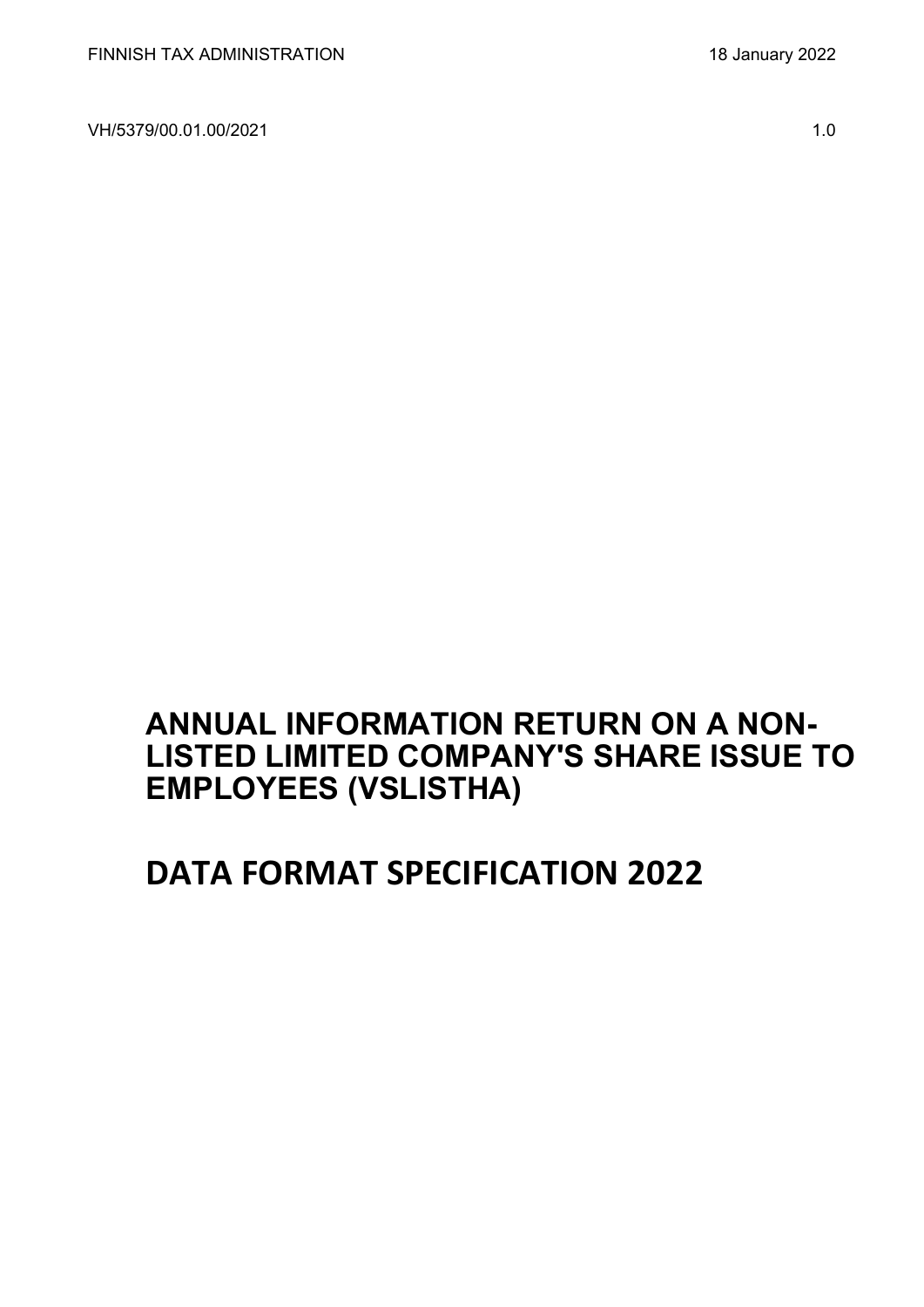## **CONTENTS**

| $\mathbf 1$    |     | <b>GENERAL DESCRIPTION</b>                                   | 3                       |
|----------------|-----|--------------------------------------------------------------|-------------------------|
|                |     | 2 DESCRIPTION OF THE INFORMATION FLOW AND SUBMITTAL OF FILES | $\mathbf{3}$            |
|                |     | 3 MAKING CORRECTIONS                                         | 4                       |
|                |     | 4 PERIOD OF VALIDITY                                         | $\overline{\mathbf{4}}$ |
|                |     | 5 CHANGES ON THE PREVIOUS YEAR/VERSION                       | 5                       |
|                |     | 6 LIST OF DATA CONTENT                                       | 5                       |
| $\overline{7}$ |     | <b>CHECK PROCESSES</b>                                       | 7                       |
| 8              |     | <b>MESSAGES</b>                                              | 9                       |
| 9              |     | <b>INSTRUCTIONS AND EXAMPLES</b>                             | 10                      |
|                |     |                                                              |                         |
|                | 9.2 |                                                              |                         |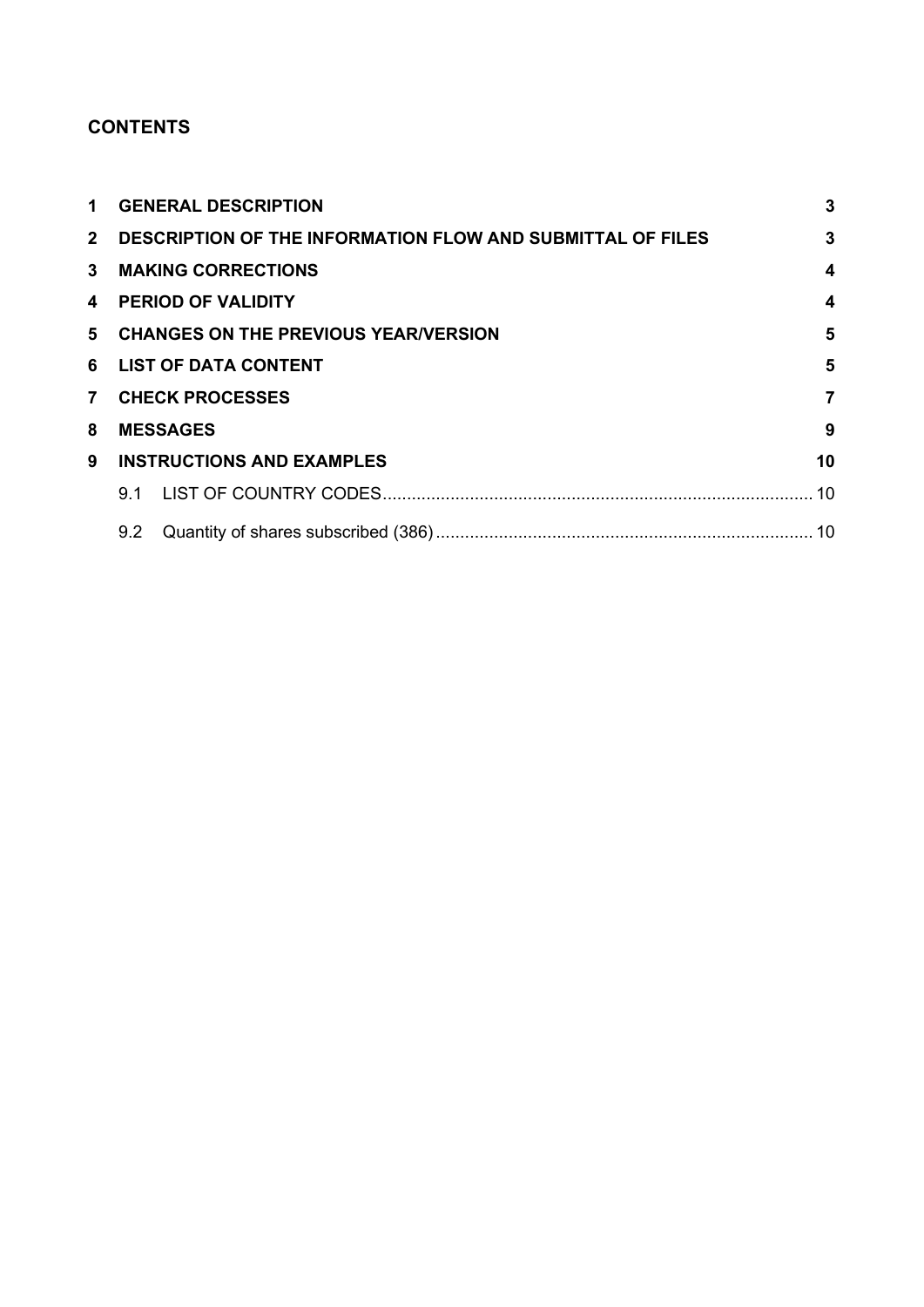## **Version history**

| <b>Date</b> | <b>Version</b>   | <b>∣ Description</b>                       |
|-------------|------------------|--------------------------------------------|
| 18.1.2022   | 1.0 <sub>1</sub> | First published version for tax year 2022. |

#### <span id="page-2-0"></span>**1 GENERAL DESCRIPTION**

This guidance explains the structure of the required inbound file and the check procedures that follow. For more information, see [General description for](https://www.vero.fi/globalassets/tietoa-verohallinnosta/ohjelmistokehittajille/finnish-tax-administration_electronic-filing-of-information-returns-general-description.pdf)  [electronic filing of information returns \(pdf\)](https://www.vero.fi/globalassets/tietoa-verohallinnosta/ohjelmistokehittajille/finnish-tax-administration_electronic-filing-of-information-returns-general-description.pdf) (*tax.fi > About us > IT developers > Data format specifications > General description for electronic filing of information returns*).

## <span id="page-2-1"></span>**2 DESCRIPTION OF THE INFORMATION FLOW AND SUBMITTAL OF FILES**

§ 66 a of the act on income tax (Tuloverolaki 1535/1992) concerns non-listed limited liability companies' share issues to their employees. The provision entered into force on 1 January 2021. The act on assessment procedure (Laki verotusmenettelystä 1558/1995) was simultaneously amended to include a provision on the reporting obligation. The acts' provisions are applicable on the employee issues for which the date when the company agreed upon the issue is a later date than the date when the amended act went into effect. After an issue under the definition of § 66a of the act on income tax is carried out, the company must submit an annual information return.

Under § 66 a of the act on income tax, when an employee buys their employer's corporate stocks during an issue to employees and the employer is a non-listed limited liability company, no taxable earned income is generated if the price is no less than equal to the share's mathematical value calculated on the basis of the latest financial statements adopted before the period of subscription, in accordance with § 9 of the act on valuation of assets in taxation (Laki varojen arvostamisesta verotuksessa 1142/2005).

For tax control purposes, a company that has carried out an issue according to § 66 a of the act on income tax must provide the Tax Administration with required information about the

- issue of its corporate stock
- employees who subscribed for shares
- number of shares subscribed for
- start date of subscription period
- date of share subscription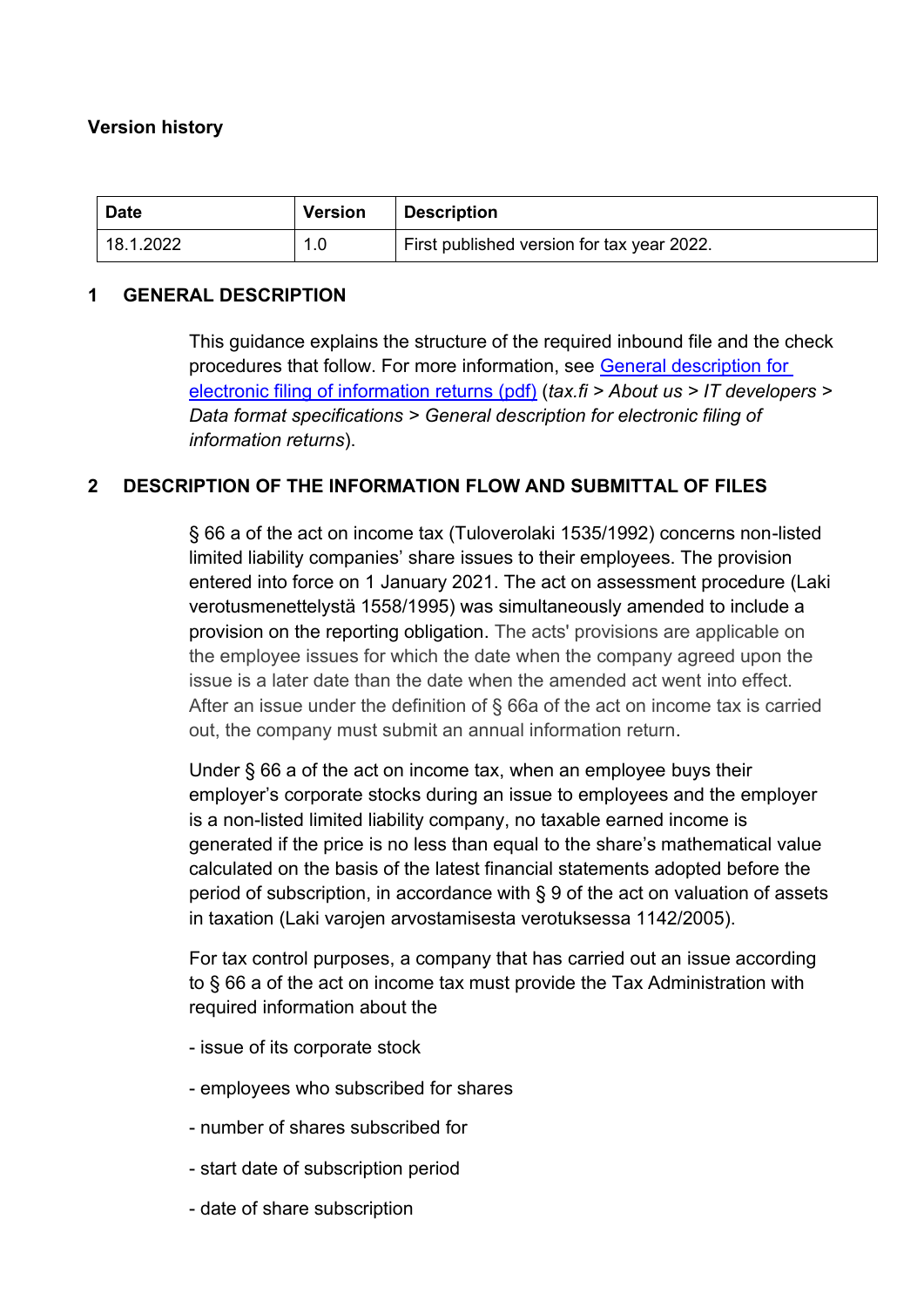- subscription price per share
- mathematical value applied to the share issue

- and report whether any subscriber's ownership interest and number of votes exceeds the share stipulated in § 66 a, subsection 1 of the act on income tax.

You must provide information on all the persons who participated in the share issue although the provisions of § 66 a of the act on income tax would not apply on some among them.

For more information, see the Tax Administration guidance on the taxation of employment-based share issues (Työsuhteeseen perustuvan osakeannin verotus), which is available in Finnish and Swedish).

If the issuing company has no Finnish Business ID, the company must submit an application for a Finnish Business ID. This is necessary for the submittal of the annual information return. To submit the application, visit the BIS website on [ytj.fi.](https://www.ytj.fi/en/index/notifications/start-upnotifications/foreignbusiness.html)

To check the method of identification required by the data flow, the role required and where in the data flow authorisation is checked, go to [Methods of](https://www.ilmoitin.fi/webtamo/sivut/IlmoituslajiRoolit?kieli=en&tv=VSLISTHA)  [sign-in, roles and rights to represent organisations](https://www.ilmoitin.fi/webtamo/sivut/IlmoituslajiRoolit?kieli=en&tv=VSLISTHA) (*[Ilmoitin.fi > Instructions](https://www.ilmoitin.fi/webtamo/sivut/IlmoituslajiRoolit?kieli=en)  [and templates > Methods of sign-in, roles, rights to represent organizations\)](https://www.ilmoitin.fi/webtamo/sivut/IlmoituslajiRoolit?kieli=en)*.

## <span id="page-3-0"></span>**3 MAKING CORRECTIONS**

For year-specific instructions for making corrections, go to [Making corrections](https://www.vero.fi/en/About-us/it_developer/data-format-specifications/annual_information_returns__instruction/making-corrections-to-annual-information-returns/)  [to annual information returns](https://www.vero.fi/en/About-us/it_developer/data-format-specifications/annual_information_returns__instruction/making-corrections-to-annual-information-returns/) (*tax.fi > About us > IT developers > Data format specifications > Annual information returns & Instructions > Making corrections to annual information returns*).

#### <span id="page-3-1"></span>**4 PERIOD OF VALIDITY**

The file formatting and checks according to this specification come into force on 29 March 2022 and continue to be in force until a new version of the specification is released.

For information about deadlines for filing, see the year-specific schedule on IT [developers \(](https://www.vero.fi/tietoa-verohallinnosta/kehittaja/)*tax.fi > About us > IT developers*). The schedule is available in Finnish and Swedish.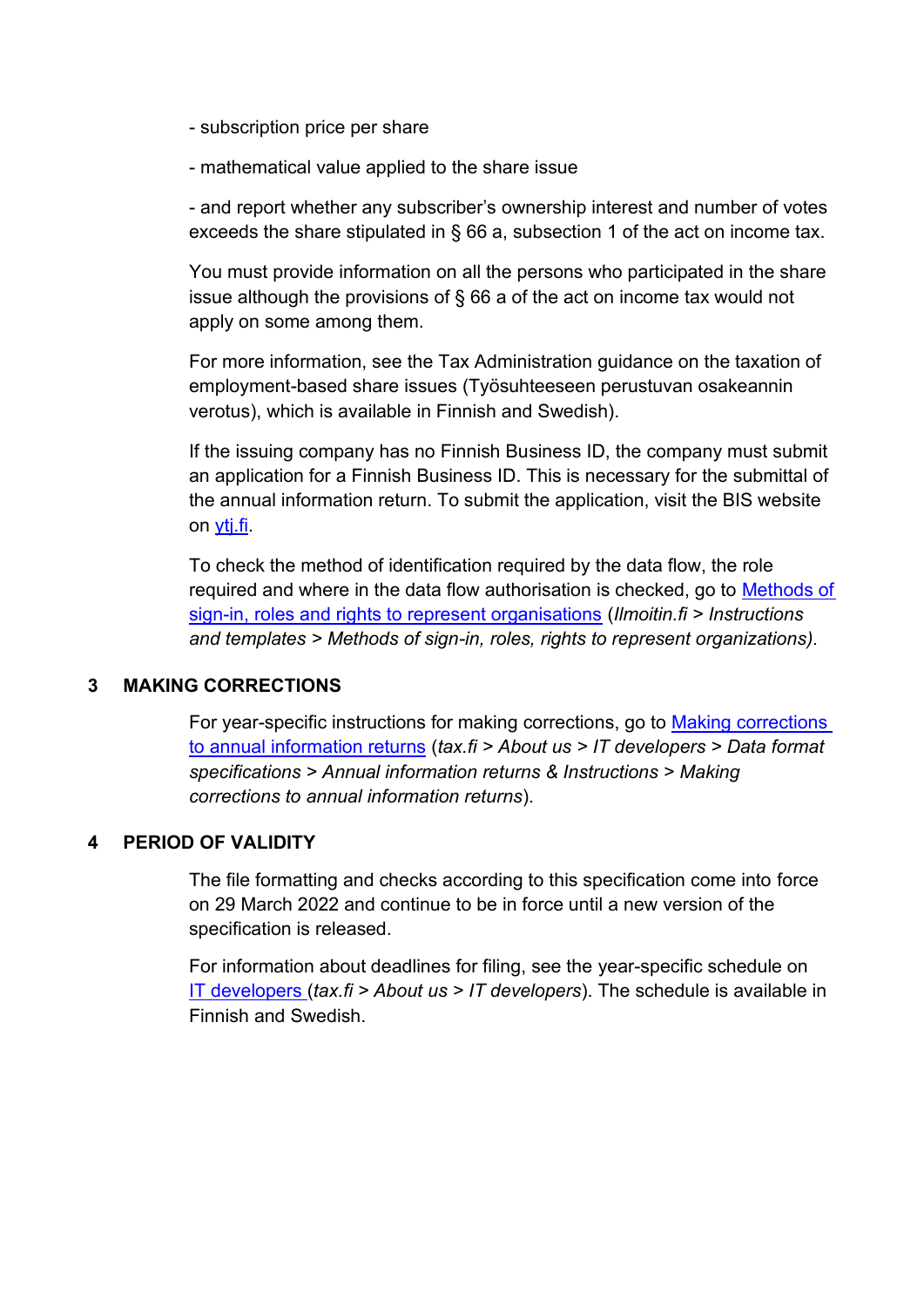## <span id="page-4-0"></span>**5 CHANGES ON THE PREVIOUS YEAR/VERSION**

| <b>Version</b> | <b>Data</b><br>identifier  | Data element                                               | <b>Description</b>                               |
|----------------|----------------------------|------------------------------------------------------------|--------------------------------------------------|
| 1.0            | 12-15/058                  | Year when the shares were<br>subscribed for                | Year changed                                     |
|                | 291-325/041<br>327-361/042 | Contact person's name<br>Contact person's telephone number | Data elements have been changed to<br>mandatory. |

## <span id="page-4-1"></span>**6 LIST OF DATA CONTENT**

| <b>Positio</b><br>$\mathsf{n}$ | <b>Ide</b><br>ntif<br>ier | P/V | T. | LT      | <b>Description</b>                                                                                                                                                           | Format          | <b>Allowed</b><br>values |
|--------------------------------|---------------------------|-----|----|---------|------------------------------------------------------------------------------------------------------------------------------------------------------------------------------|-----------------|--------------------------|
| $1 - 8$                        | $000$ P                   |     | T. |         | Identifier                                                                                                                                                                   | AN <sub>8</sub> | <b>VSLISTHA</b>          |
| 10                             | 082 V                     |     |    |         | <b>Deletion</b>                                                                                                                                                              | A <sub>1</sub>  | D                        |
| $12 - 15$                      | 058 P                     |     | T  |         | Year when the shares were subscribed for                                                                                                                                     | <b>VVVV</b>     | 2022                     |
| $17 - 25$                      | 010 $ P $                 |     | T  |         | Business ID of limited company                                                                                                                                               | <b>YTUNNUS2</b> |                          |
| 27-28                          | $364$ P                   |     |    |         | Country code for the limited company's home MAATUNNUS<br>country                                                                                                             |                 |                          |
| 30                             | 365 P                     |     |    | *H      | Is the benefit available to the majority of the<br>employees?<br>$1 = Yes$<br>$2 = No$                                                                                       | N <sub>1</sub>  | 1.2                      |
| 32-39                          | 366 P                     |     | T  | $\star$ | Date when a decision on the share issue to<br>employees was made                                                                                                             | <b>PPKKVVVV</b> |                          |
| 41-48                          | 367 P                     |     |    | $*H$    | Start date of subscription period                                                                                                                                            | <b>PPKKVVVV</b> |                          |
| 50                             | 368 P                     |     |    |         | The shares being issued are<br>$1 = new shares$<br>$2 =$ existing shares                                                                                                     | N <sub>1</sub>  | 1.2                      |
| 52-63                          | $369$ P                   |     |    |         | The limited liability company's net assets<br>based on the latest financial statements<br>adopted before the subscription period of the<br>share issue to employees started. | G9,2            |                          |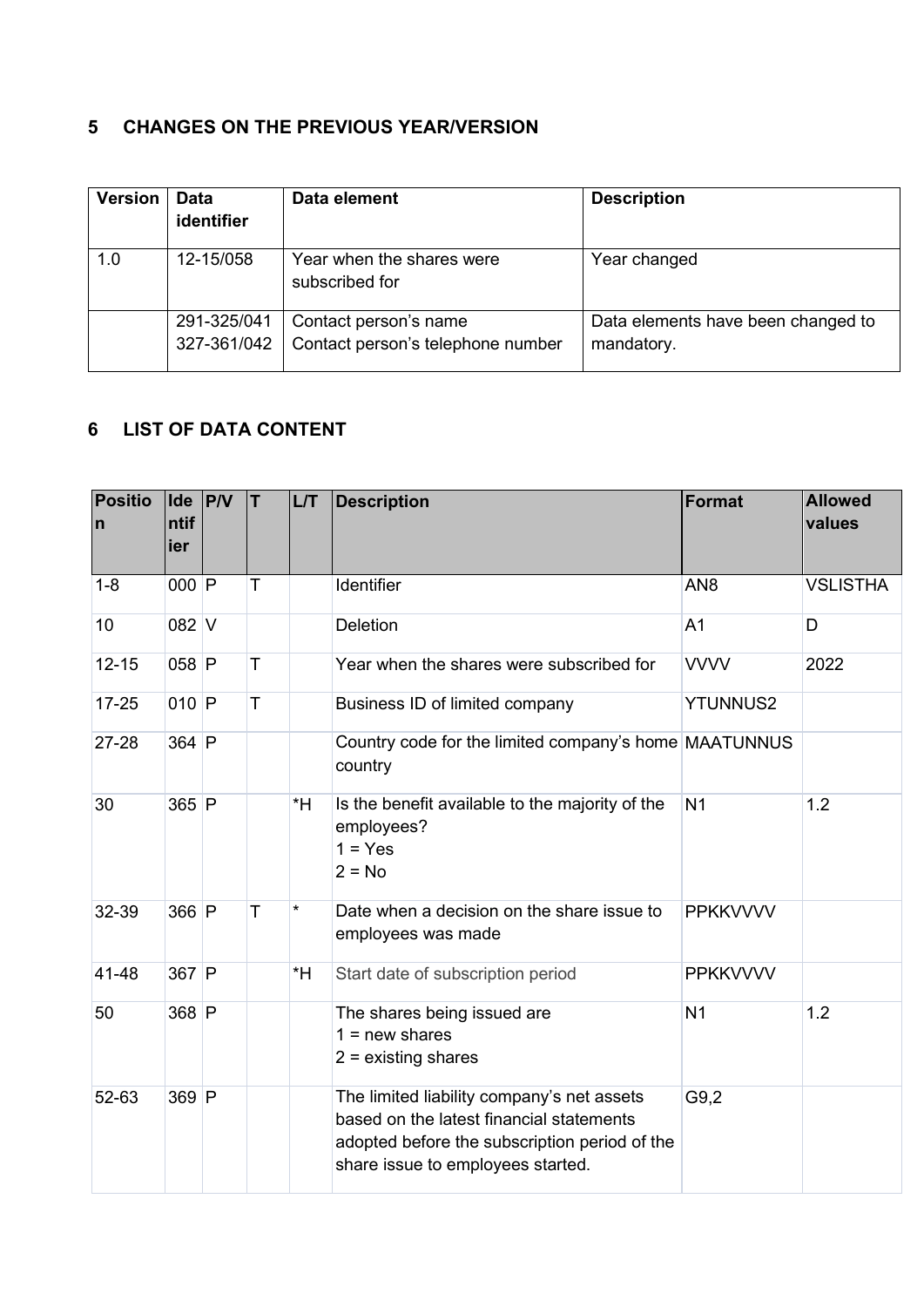| <b>Positio</b><br>n | $ $ lde $ $ P/V<br>ntif<br>lier | T  | L/T | <b>Description</b>                                                                                                                                                                                        | <b>Format</b>  | <b>Allowed</b><br>values |
|---------------------|---------------------------------|----|-----|-----------------------------------------------------------------------------------------------------------------------------------------------------------------------------------------------------------|----------------|--------------------------|
| 65-76               | $370$ V                         |    |     | Amount to be added to net assets; amount<br>paid to the company due to the share issue<br>or as equity investment between the end of<br>the accounting period and the start of the<br>subscription period | R9,2           |                          |
| 78-89               | $371$ V                         |    |     | Distributable dividend for the accounting<br>period, subtracted from net assets                                                                                                                           | R9,2           |                          |
| 91-102              | $372$ V                         |    |     | Equity investment for the accounting period<br>to be paid back, subtracted from net assets.                                                                                                               | R9,2           |                          |
| 104-115 373 V       |                                 |    |     | Amount to be added to net assets due to<br>merger or demerger or if the company was<br>formed as a result of a change to the form of<br>activity.                                                         | R9,2           |                          |
| 117-128 374 V       |                                 |    |     | Amount to be subtracted from net assets due R9,2<br>to merger or demerger or if the company was<br>formed as a result of a change to the form of<br>activity.                                             |                |                          |
| 130-141 375 P       |                                 |    | *   | Number of outstanding company shares<br>when the subscription period of the share<br>issue to employees started                                                                                           | $+N12$         |                          |
| 143                 | 376 P                           |    | *   | Mathematical value of one share<br>$1 =$ value is greater than 0<br>$2$ = value is 0                                                                                                                      | N <sub>1</sub> | 1.2                      |
| 145-154 377 P       |                                 |    | *H  | Mathematical value of one share in the share $ R7,2\rangle$<br>issue to employees                                                                                                                         |                |                          |
| 156                 | 378 P                           |    | *   | Share subscription price of one share<br>$1 =$ value is greater than 0<br>$2 =$ value is 0                                                                                                                | N <sub>1</sub> | 1.2                      |
| 158-167 379 P       |                                 |    | *H  | Share subscription price in the share issue to $R7,2$<br>employees                                                                                                                                        |                |                          |
| 169-179 083 V/P     |                                 | ET |     | Share subscriber's personal ID. Always enter HETU2<br>Finnish personal ID when possible.                                                                                                                  |                |                          |
| 181-188 380 V/P     |                                 | ET |     | Date of birth of foreign subscriber. Use only if PPKKVVVV<br>the foreign subscriber does not have a<br>Finnish personal ID.                                                                               |                |                          |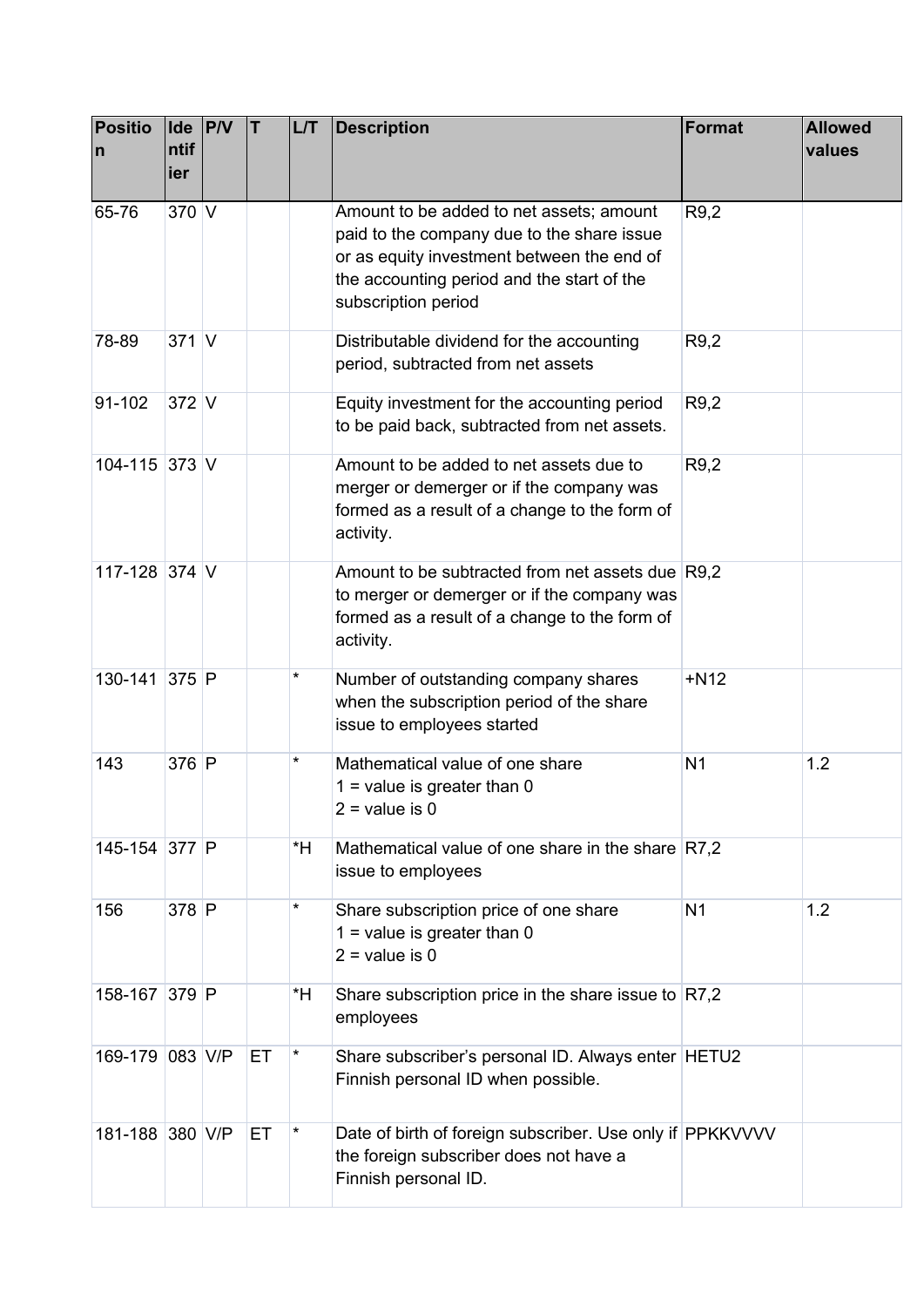| <b>Positio</b><br>n | <b>Ide</b><br>ntif<br>ier | P/V | IT. | LT      | <b>Description</b>                                                                                                           | <b>Format</b>                    | <b>Allowed</b><br>values |
|---------------------|---------------------------|-----|-----|---------|------------------------------------------------------------------------------------------------------------------------------|----------------------------------|--------------------------|
| 190-224 085 V/P     |                           |     | ET  | $\star$ | Subscriber's name                                                                                                            | <b>AN35</b>                      |                          |
| 226-233 381 P       |                           |     | T   | H       | Date of share subscription                                                                                                   | <b>PPKKVVVV</b>                  |                          |
| 235-239 382 P       |                           |     |     | $*H$    | Subscriber's and/or family members' direct or $+D2,2$<br>indirect ownership interest in the company<br>before the issue      |                                  |                          |
| 241-245 383 P       |                           |     |     | *H      | Subscriber's and/or family members' direct or $+D2,2$<br>indirect ownership interest in the company<br>after the issue       |                                  |                          |
| 247-251 384 P       |                           |     |     | *H      | Subscriber's and/or family members' directly<br>or indirectly held portion of total votes in the<br>company before the issue | $+D2,2$                          |                          |
| 253-257 385 P       |                           |     |     | *H      | Subscriber's and/or family members' directly<br>or indirectly held portion of total votes in the<br>company after the issue  | $+D2,2$                          |                          |
| 259-270 386 P       |                           |     |     |         | Number of shares subscribed for                                                                                              | $+N12$                           |                          |
| 272-289             |                           |     |     |         | Reserve space                                                                                                                |                                  |                          |
| 291-325 041 P       |                           |     |     |         | Name of contact person                                                                                                       | <b>AN35</b>                      |                          |
| 327-361 042 P       |                           |     |     |         | Telephone number of contact person                                                                                           | PUHELIN2                         |                          |
| 363-397 048 P       |                           |     |     |         | Software that generated the file                                                                                             | <b>AN35</b>                      |                          |
| 399-410 014 P       |                           |     | T   |         | Identifier of the software that generated the<br>file                                                                        | Υ-<br>TUNNUS_AN2                 |                          |
| 412-425 198 P       |                           |     |     |         | Software-generated timestamp                                                                                                 | <b>PPKKVVVV</b><br><b>HHMMSS</b> |                          |
|                     | 999 P                     |     |     |         | Final code                                                                                                                   | $+N8$                            |                          |

## <span id="page-6-0"></span>**7 CHECK PROCESSES**

| New/<br>Chan | ID       | Description of the calculation rule or check                                                                                      |
|--------------|----------|-----------------------------------------------------------------------------------------------------------------------------------|
| ged          |          |                                                                                                                                   |
|              | 083, 380 | $\mid$ #1750; Enter either the personal ID (083) of the share subscriber or the date of birth<br>(380) of the foreign subscriber. |
|              | 380, 085 | $\mid$ #1751; If the foreign subscriber's date of birth (380) has been entered, the                                               |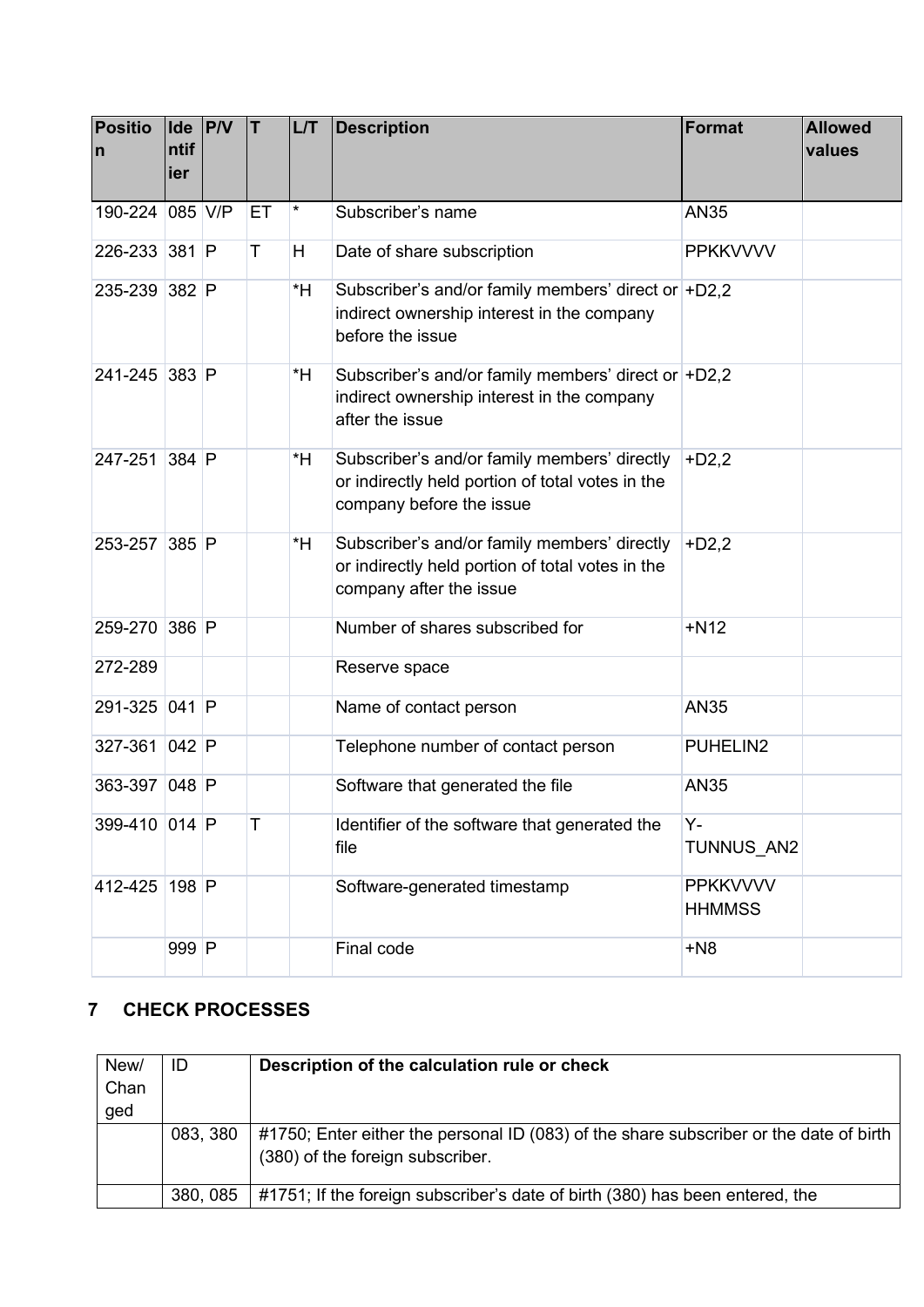| New/ | ID       | Description of the calculation rule or check                                                                                                                                                                       |
|------|----------|--------------------------------------------------------------------------------------------------------------------------------------------------------------------------------------------------------------------|
| Chan |          |                                                                                                                                                                                                                    |
| ged  |          |                                                                                                                                                                                                                    |
|      |          | subscriber's name (085) must also be given.                                                                                                                                                                        |
|      | 376, 377 | #1752; If the mathematical value of the share (376) is $1 =$ "value is greater than 0",<br>the mathematical value given in data element (377) must be greater than 0 in the<br>case of a share issue to employees. |
|      | 376, 377 | #1753; If the mathematical value of the share (376) is $2 =$ "value is 0", the<br>mathematical value given in data element (377) must be 0 in the case of a share<br>issue to employees.                           |
|      | 378, 379 | #1754; If the share subscription price (378) is $1 =$ "value is greater than 0", the<br>subscription price given in data element (379) must be greater than 0 in the case of<br>a share issue to employees.        |
|      | 378,379  | #1755; If the share subscription price (378) is $2 =$ "value is 0", the subscription price<br>given in data element (379) must be 0 in the case of a share issue to employees.                                     |
|      | 366, 058 | #1756; The year of the date when decision on the issue to employees was made<br>(366) cannot be later than the Year when the shares were subscribed for (058).                                                     |
|      | 375      | #1757; Number of outstanding company shares (375) when the subscription period<br>started must be greater than zero                                                                                                |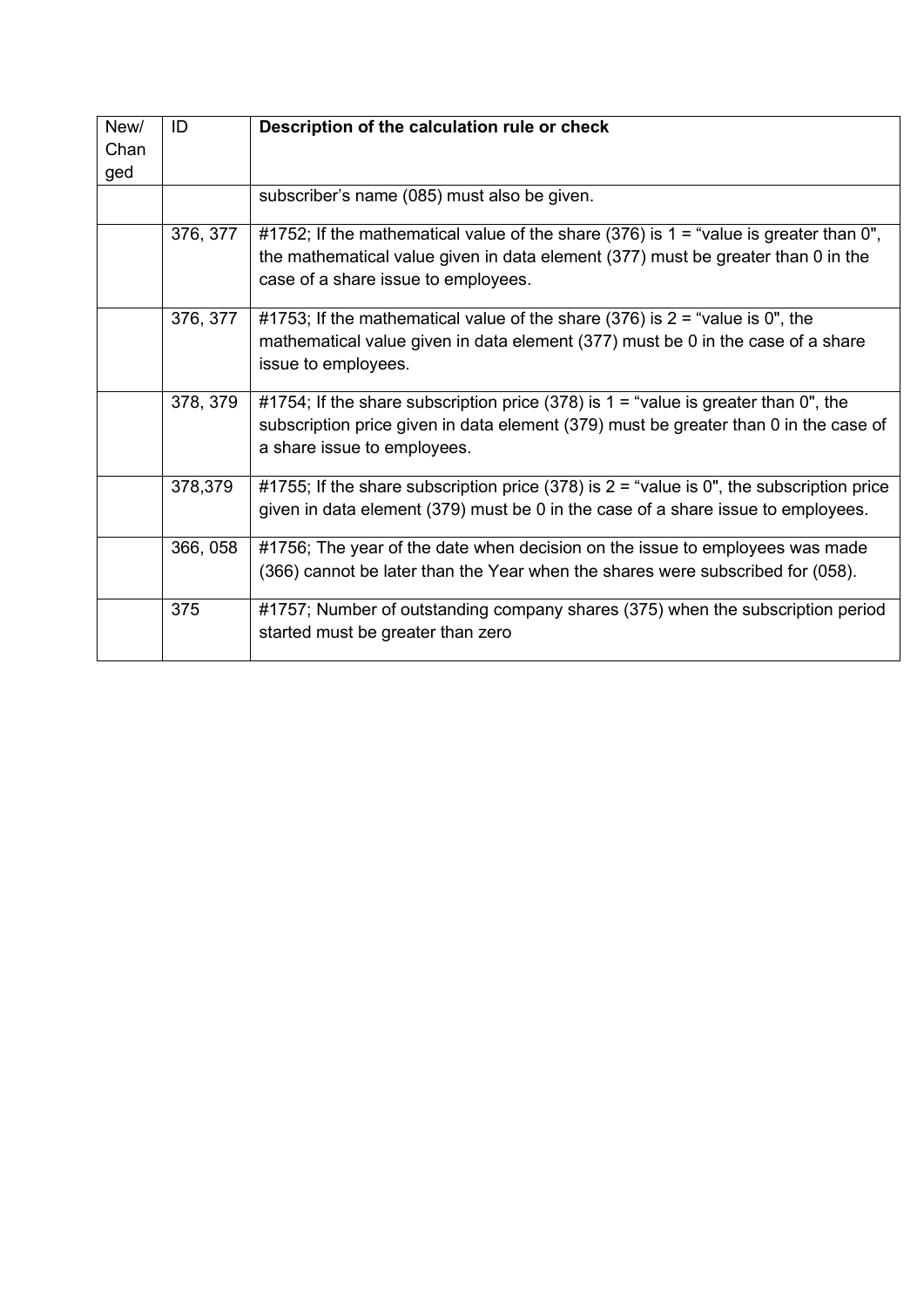## <span id="page-8-0"></span>**8 MESSAGES**

| New/        | Identifier            | <b>Description of message</b>                                                                                                                                                                                                                                                                                                                                                                                                                                                     |
|-------------|-----------------------|-----------------------------------------------------------------------------------------------------------------------------------------------------------------------------------------------------------------------------------------------------------------------------------------------------------------------------------------------------------------------------------------------------------------------------------------------------------------------------------|
| Chan<br>ged |                       |                                                                                                                                                                                                                                                                                                                                                                                                                                                                                   |
|             | 379, 377              | #1758; If the share subscription price (379) is lower than the mathematical value of<br>the share (377), the difference between the subscription price and the mathematical<br>value is taxable earned income. Report the taxable amount to the Incomes<br>Register.                                                                                                                                                                                                              |
|             | 382, 383,<br>384, 385 | #1759; If after the issue, or before it, the employee who buys stock has an<br>ownership interest (382, 383) or a number of votes (384, 385) above 10% of total<br>stock or 10% of all votes, the employee issue is treated as a benefit subject to<br>taxes. Report the taxable part to the Incomes Register. The maximum ownership<br>interest and the maximum share of votes are both 10%. If either one is higher, the<br>issue to employees gives rise to a taxable benefit. |
|             | 366                   | #1760; In order that § 66 a of the act on income tax would apply, the date when a<br>decision on the share issue to employees was made (366) must be 1 January 2021<br>or later.                                                                                                                                                                                                                                                                                                  |
|             | 381, 058              | #1761; Date of share subscription (381) has to be a date during the Year when the<br>shares were subscribed for (058).                                                                                                                                                                                                                                                                                                                                                            |
|             | 381, 367              | #1762; Date of subscription (381) cannot be earlier than the start date of<br>subscription period (367).                                                                                                                                                                                                                                                                                                                                                                          |
|             | 377                   | #1763; Your input says that the mathematical tax value of one corporate share<br>(377) is zero. Are you sure you want to report this value?                                                                                                                                                                                                                                                                                                                                       |
|             | 379                   | #1764; Your input says that the price of one corporate share (379) is zero. Are you<br>sure you want to report this value?                                                                                                                                                                                                                                                                                                                                                        |
|             | 366, 381              | #1765; Date when decision on the issue to employees was made (366) cannot be<br>later than the Date of subscription (381).                                                                                                                                                                                                                                                                                                                                                        |
|             | 365                   | #1766; Your input says that the employee share issue is not available to the<br>majority of employees (365). Are you sure the input is correct? It is required under §<br>66a of the act on income tax that the issue is available to the majority. Employee<br>issues resulting to taxable benefits must be reported to the Incomes Register.                                                                                                                                    |
| <b>New</b>  | 382,383,<br>384,385   | #1819; The subscriber's and/or family members' direct or indirect ownership<br>(382,383) or portion of total votes (384,385) before the issue or after the issue: at<br>least one of the values must be greater than zero. Did you forget to indicate the<br>ownership interest and/or the portion of total votes in the company?                                                                                                                                                 |